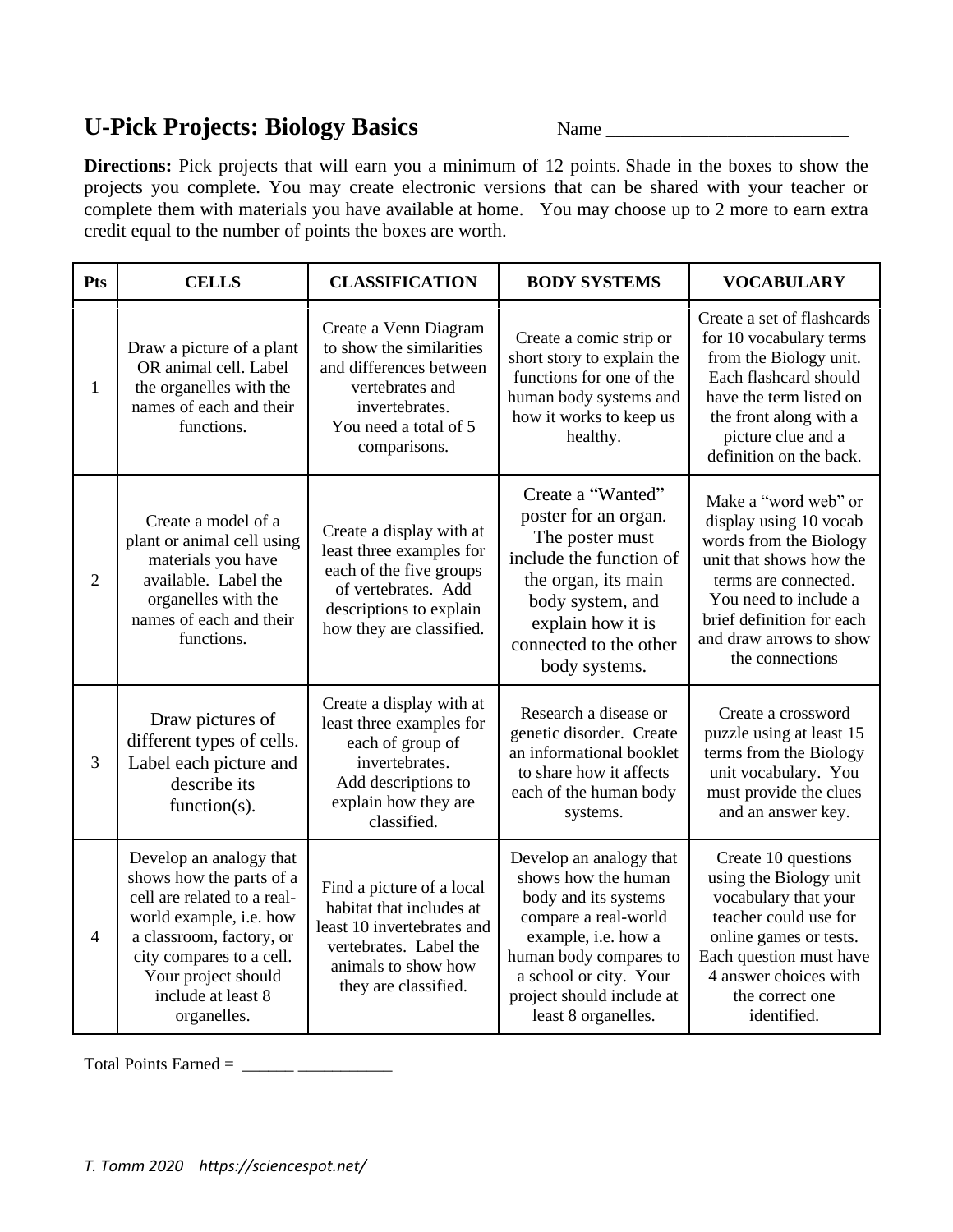## **Cells & Organelles - Also available on [Quizlet](https://quizlet.com/83024665/cells-flash-cards/)**

- Cell the smallest unit of an organism that can perform life functions; may be
- Cell Membrane All cells have a cell membrane. In cells with cell walls, the cell membrane is located just inside the cell wall. In other cells, the cell membrane forms the outside boundary that separates the cell from its environment.
- Cell Wall Rigid layer of non-living material that surrounds the cells of plants and other organisms. Only in plant cells. Gives plants it's shape. It helps protect and support the cell.
- Chloroplasts Captures energy from sunlight and uses it to produce food for the cell.
- Cytoplasm The region between the cell membrane and the nucleus.
- DNA Deoxyribonucleic acid-a genetic material that provides instructions for all cell processes.
- Endoplasmic Reticulum Passageways that carry proteins and other materials from one part of the cell to another.
- Eukaryote A multicellular organism made up of cells that contain their DNA in a nucleus.
- Golgi Bodies Receive proteins and other newly formed materials and distribute them to other parts of the cell.
- Lysosomes Small, round structures in cells that break stuff down.
- Mitochondria "Powerhouses" of the cell because they produce most of the energy the cell needs to carry out its functions. Rod shaped organelles.
- Nucleus The cell's control center, directing all of the cell's activities.
- Organelles Tiny cell structures that carry out specific functions within the cell.
- Prokaryote A single celled organism that does not have a nucleus or membrane-bound organelles. DNA is in the cytoplasm.
- Ribosomes Small structures that function as factories to produce proteins.
- Vacuoles Storage area of a cell.

## **Body Systems – Also available on [Quizlet](https://quizlet.com/167398071/human-body-systems-flash-cards/)**

- Cell the smallest unit of an organism that can perform life functions; may be specialized such as nerve, blood, or bone cells
- Circulatory system the body system responsible for carrying materials through out the body; major organs include heart, blood vessels
- Digestive system the body system that takes in, breaks down, and absorbs nutrients that are necessary for growth and maintenance; major organs include mouth, esophagus, stomach, small intestines, large intestines, rectum/anus
- Digestive system This system includes the stomach, large and small intestines, live, gall bladder, pancreas and esophagus.
- Endocrine system This system includes the thyroid, pituitary gland, adrenal glands, pancreas, ovaries, testis, and parathyroid.
- Excretory system the body system that helps rid the body of wastes, toxins, and excess water or nutrients; major organs include kidneys, ureters, bladder, urethra
- Excretory system This system includes the skin, kidneys and ureters.
- Immune system parts of the body that act together to protect the body against infection or disease; is responsible for distinguishing between different kinds of pathogens and reacting to each according to its type
- immune system This system includes the skin, white blood cells, and lymph nodes.
- Integumentary system the body system that covers and protects the body; major organ is the skin
- Muscular system the body system that supports the body and enables it to move; major organs include skeletal muscles, smooth muscles, cardiac muscles
- Nervous system the body system of specialized cells that carry messages throughout the body; directs behavior, movement, and processes of the body; major organs include brain, spinal cord, peripheral nerves
- Nervous system This system includes the brain and spinal cord
- Organ systems a group of two or more organs working together for a specific job; e.g. the digestive system
- Organs a structure made up of different types if tissues that work together to do a specific job; e.g. the heart is made of muscle and connective tissue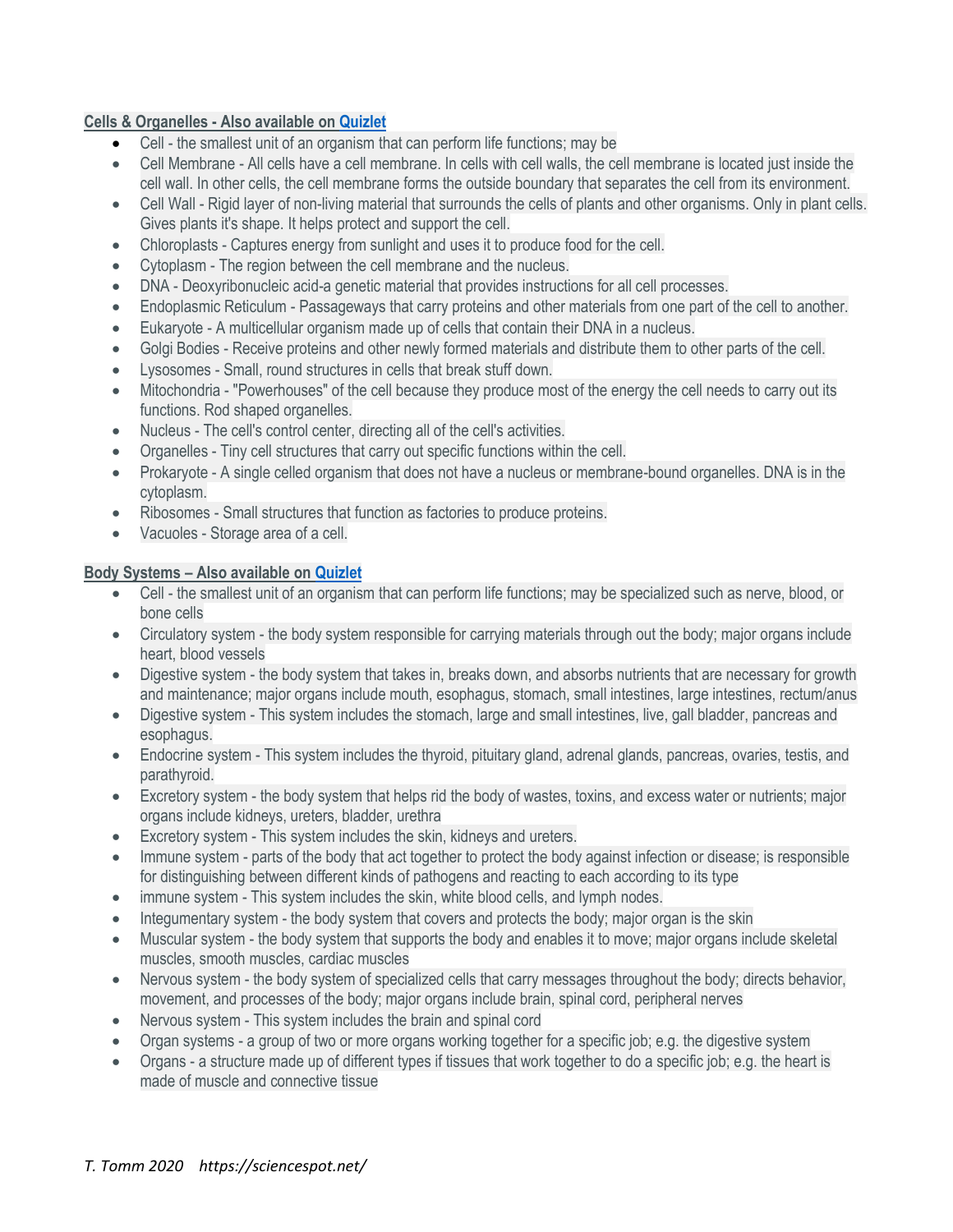- Respiratory system the body system in which oxygen is brought into the body and carbon dioxide is released; major organs include nose, trachea, bronchi, lungs, diaphragm
- Respiratory system This system includes the nose, pharynx, trachea, and lungs.
- Skeletal system the body system that protect and supports the body; has five functions provides shape and support, allows movement, protects tissues and organs, stores certain materials, produces blood cells; major organs include the bones
- Tissues similar type cells that perform the same function (e.g. all muscle tissue contracts); four types nerve, muscle, epithelial, connective

## **Animals & Classification- Also available on [Quizlet](https://quizlet.com/94527422/animal-world-flash-cards/)**

- Adaptations Structures or behaviors that allow animals to perform their functions and survive in their habitats
- Amphibians Ectothermic vertebrates that spends half of its life in water and the other half on land; includes frogs, toads, and salamanders
- Animals Multicellular organisms that must eat other organisms for food, includes humans, fish, and insects
- Aquatic Arthropods that live in water or need water for part of their life cycle, such as dragonfly nymphs or mosquito larvae
- Arachnids Includes organisms with 2 body segments and 4 pairs of legs, such as spiders and ticks
- Arthropods Includes animals with "jointed" appendages, such as spiders, insects, crustaceans, millipedes, and centipedes
- Bilateral Type of symmetry in which only 1 line of can be drawn to create two mirror images, such as humans and butterflies
- Birds Endothermic vertebrates that lay hard-shelled eggs on land, use lungs to breathe, and have feathers
- Bivalves Mollusks with two shells, such as clams and mussels
- Cells Basic unit of structure and function in living things
- Cephalopods Mollusks that have good vision and large brains, such as octopus and squid
- Chilopoda Includes the centipedes, which have 1 pair of legs per body segment
- Chordate Phylum that includes vertebrates
- Cnidarians Organisms with stinging cells, such as jellyfish, hydra, and corals
- Crustaceans Includes crabs, lobsters, shrimp, and wood lice (pill bugs)
- Diplopoda Includes the millipedes, which have 2 pairs of legs per body segment
- Echinoderms Organisms with an endoskeleton and radial symmetry, such as star fish, sea urchins, and sand dollars
- Ectotherm Another term for a cold-blooded animal whose body temperature changes with its environment
- Endoskeleton Refers to the internal skeleton found in echinoderms
- Endotherm Another term for a warm-blooded animal that is able to regulate its own temperature
- Exoskeleton The outer covering of an insect
- Fish Ectothermic vertebrates that obtain oxygen through gills; may be bony, jawless, or cartilaginous
- Fungi Kingdom of organisms that eat decaying matter, such as mushrooms and molds
- Gastropods Mollusks with a "stomach" foot, such as snails and slugs
- Insects Includes organisms with 3 body segments and 3 pairs of legs, such as butterflies, grasshoppers, and flies
- Invertebrates Animals without backbones
- Locomotion Refers to the way an organism moves
- Mammals Endothermic vertebrates with skin that is covered in hair or fur and produce milk for their young
- Marsupials Mammals whose immature offspring complete their development in an external pouch, such as kangaroos and opossums
- Mollusks Includes gastropods, bivalves, and cephalopods
- Molting The shedding of an exoskeleton that allows an invertebrate to grow larger
- Monotremes Egg-laying mammals, such as a platypus
- Organ System Group of organs that work together to perform a specific function
- Organs Group of tissues that work together to perform closely related functions.